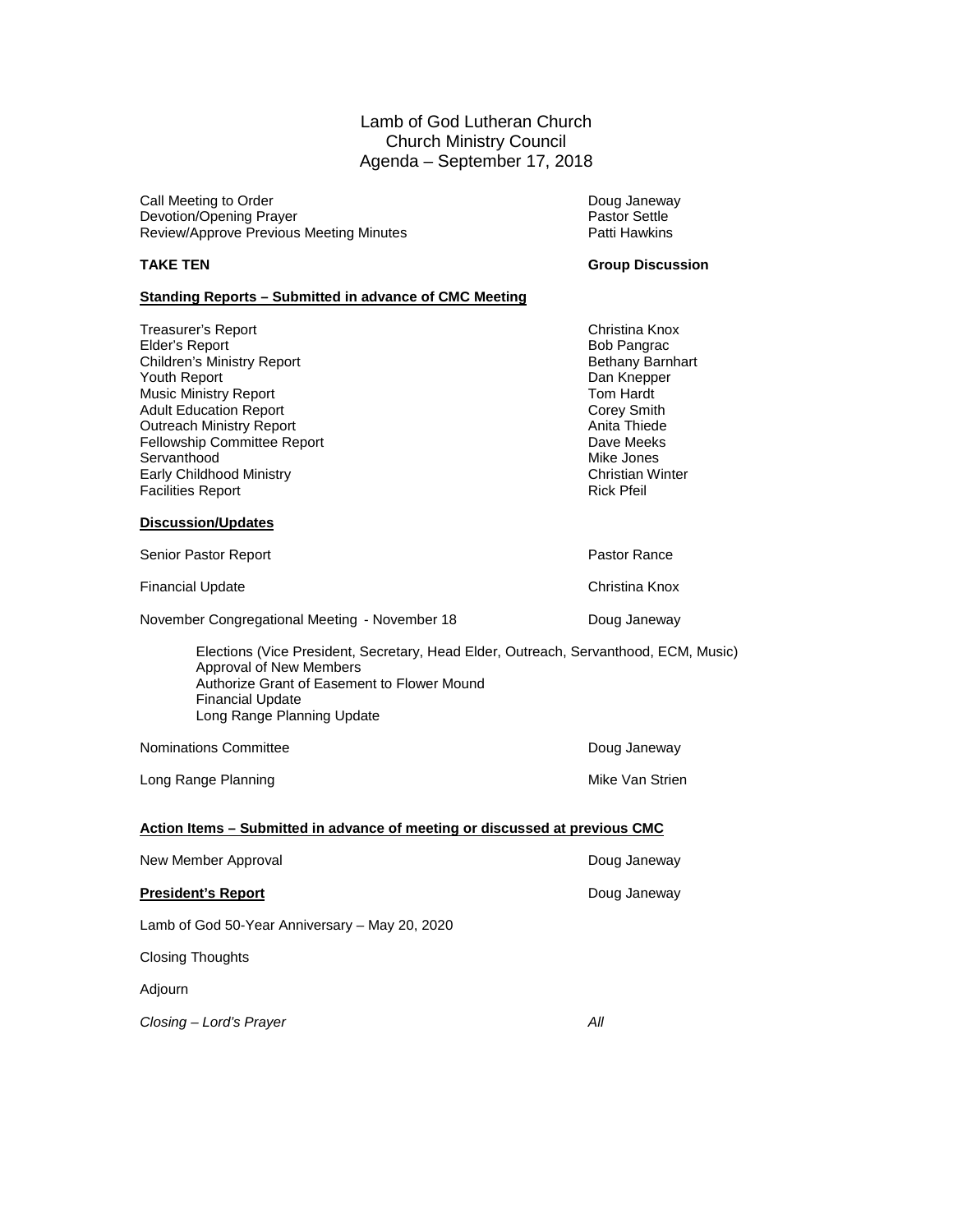### Members Present:

Doug Janeway, President Mike Van Strien, Vice President Bob Pangrac, Head Elder Corey Smith, Chairman of Adult Education Bethany Barnhart, Chairman of Children's Ministry Dave Meeks, Chairman of Fellowship Rick Pfeil, Chairman of Facilities Christian Winter, Chairman of ECM Dan Knepper, Chairman of Youth Tom Hardt, Chairman of Music Mike Jones, Chairman of Servanthood Christina Knox, Treasurer Patti Hawkins, Secretary

#### Staff Members Present:

Stephanie Poyner Dawn Wendorf Pastor Walt Waiser Hannah Prindiville Emily Hill

The meeting was called to order by Doug Janeway, President at 7:02 pm.

## **Devotion/Opening Prayer**

Pastor Waiser opened the meeting with a devotion on 1 Peter 3:15, "In your heart, set apart Christ as Lord." We need to set aside time to give Jesus our undivided attention. We need His healing, His teaching, His guiding, and His forgiveness.

## **Review/Approve Previous Month's Minutes**

The minutes for the June CMC meeting were presented.

Motion to approve minutes: Christina Knox Second: Bob Pangrac THE MOTION CARRIED.

## **TAKE TEN**

Doug led the CMC in a discussion about Joining Jesus on His Mission. Various members shared stories of steps that they took in the past month. We will be taking ten again next month.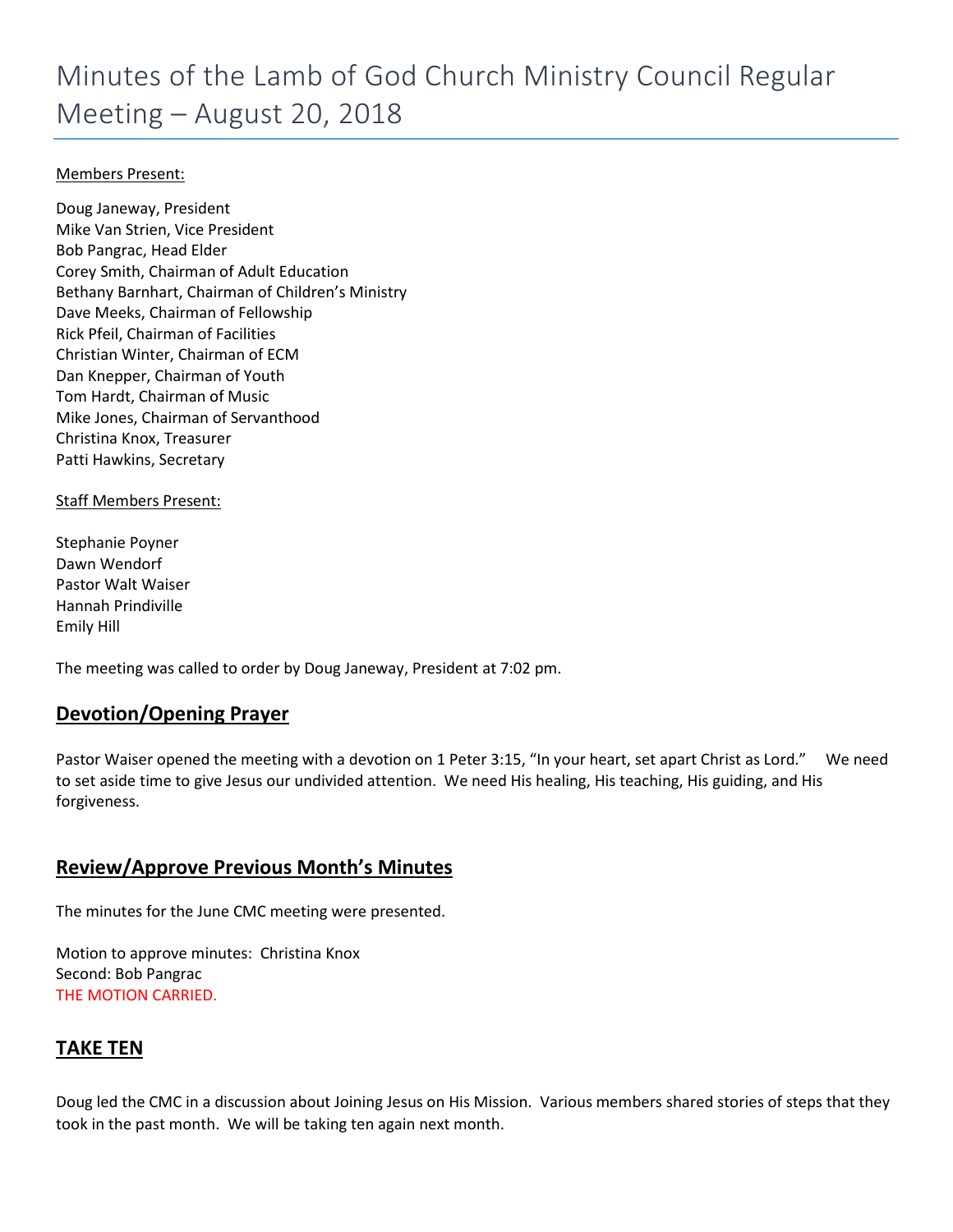**Pastor Report –** Pastor Waiser reported in Pastor Rance's absence. He recommended that CMC members see the movie *I Can Only Imagine*. Pastor Rance and Mark Payne are in St. Louis this week in preparation for Mark's beginning of the SMP program. Pastor Waiser explained that Mark is on track to become associate pastor of Lamb of God. June 19<sup>th</sup> Pastor Rance made many contacts at the Flower Mound Chamber of Commerce. LOG was the only church that was represented. Both pastors met with Pastor Travis Hartjen regarding plans for church planting. Pastor Waiser also recommended a book called *The Art of Neighboring.*

**Children's Ministry –** Bethany Barnhart reported that we are changing Sunday School curriculum to "Dig In", and she is very excited about it. She asked whether a paid nursery attendant is still in the budget. Christina will research the budget details. They are researching how other churches handle that position.

## **Discussion/Updates**

**November Congregational Meeting -** Doug mentioned that it is election time. It will be scheduled for the 3<sup>rd</sup> Sunday in November, Nov. 18<sup>th</sup>.

**Nominations Committee –** Positions that are eligible for re-election: ECM (Christian rolls off), Servanthood (Mike Jones rolls off), Outreach (Anita is eligible for reelection), Secretary (Patti is eligible for reelection), Vice President (Mike Van Strien will be up for election), Elders. Doug hopes to come back next meeting with some names.

**Security System/Safety –** Rick Pfeil reported that there hasn't been much activity on this committee for the summer, but there was a meeting a couple of weeks ago. It was attended by about 13 people, including several of our police officers. They covered gun safety, techniques, protocols, etc., but no decisions or policy recommendations were made. There will be a meeting at least every quarter, beginning in October. They will be evaluating safety plans for storms, fires, etc. New cameras are being investigated for security. Mark Payne is assisting to purchase the equipment, which would most likely be installed by volunteers. It is being funded with restricted funds.

**Music Building –** Rick reported that we are moved in, the mag locks are installed, the irrigation repairs are supposed to be completed this week (trust but verify!), some sod needs to be installed. We are holding the last 10% from the contractor until everything is complete.

**Long Range Planning-** Mike Van Strien reported that there is a survey that Dawn has that will be launched around Sept. 2. There will be a kiosk at Rally Day. Will have a laptop and some paper copies of the survey for people to fill it out. Pastor Rance is going to do some video messages and some sermon content about the long-range planning. Mike encouraged CMC members to fill out the survey and encourage friends and family to do so as well. It will run for about 8 weeks, and then the committee will organize the information and come back with the next steps. They have also had some discussions with some of the ministry leaders.

**Flower Mound Sewer Line Extension Project –** Doug reported that the Town of Flower Mound has agreed to reduce the easement by 5 feet. They withdrew the request for a temporary construction easement and they are going to repair the parking lot. Discussions continue, and Doug will keep us updated in future meetings.

## **Action Items - None**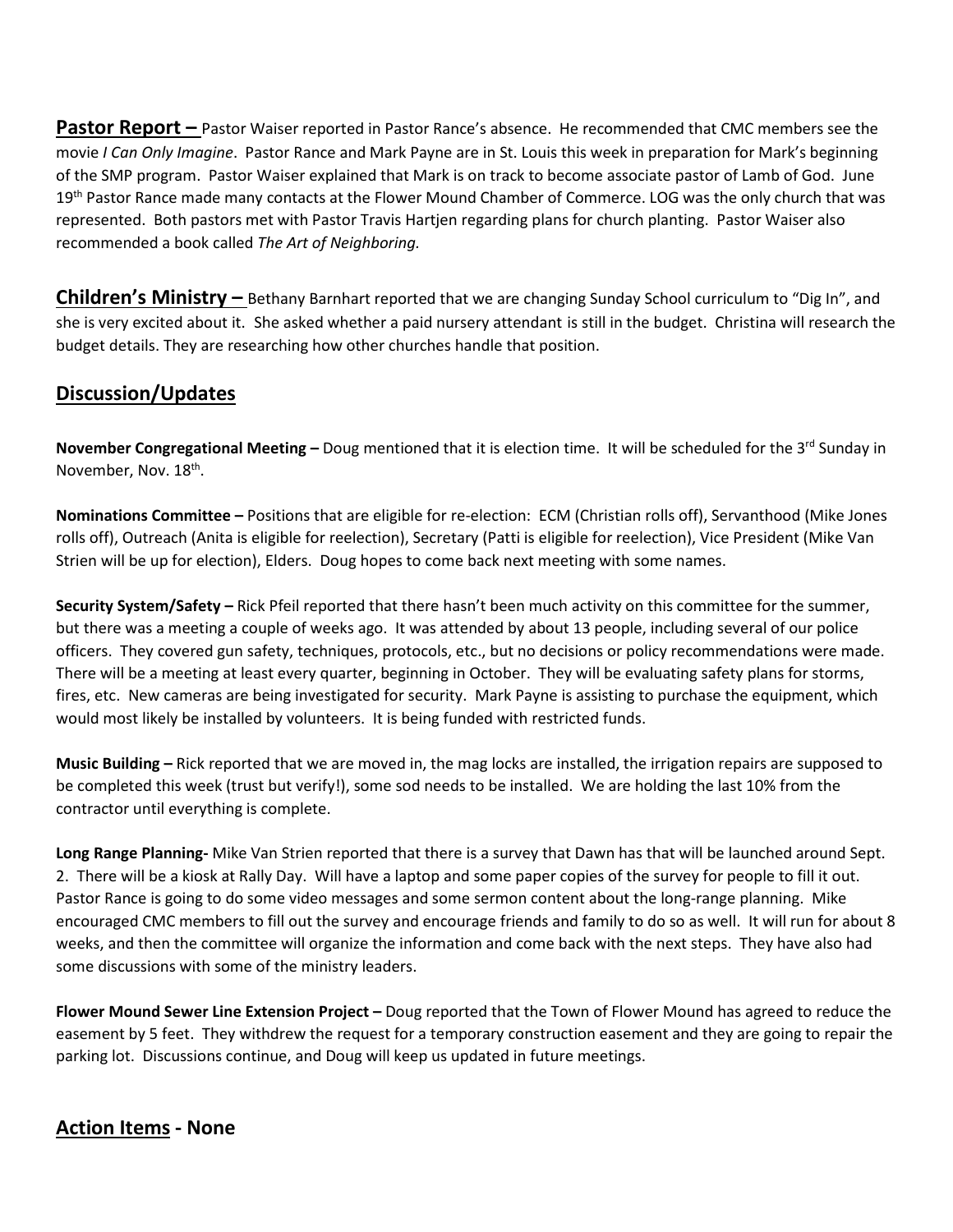#### **President's Report –**

**Lamb of God 50-year Anniversary – May 20, 2020**. Doug reported that a few people have started thinking about the celebration. Dave Meeks is going to be going through boxes of pictures in the library and working to make a book for publication. Gary Garrett is working with them as well to gather history. Doug suggested a place on the new website where people could share their thoughts about LOG. We can use more volunteers to help with this celebration project.

**Website –** Dawn reported that the new website will go live this week. She is still making some tweaks. If you see holes or typos, let Dawn know. Doug thanked Dawn for her work on the new site.

**Student Leadership Team** - Hannah reported that the new Student Leadership Team has been established. They believe they have a great team this year, and the students are very excited to be part of this. Hannah requested CMC members who might be willing to mentor the student leaders.

**Treasurer's Report –** Christina presented the fiscal year-end report for 2018. We ended up about \$14K short, even using the \$50K contingency. A net of \$65K more expenses than income for the year. Corey requested that quarterly we include a balance sheet in the report. Christina agreed to provide that as part of the monthly reporting package. There was positive feedback on the new graph in the bulletin. For this year, we are way under where we are budgeted to be at this point. They are also looking at how much funds are available for debt reduction, and whether re-amortization would be worthwhile. There is a thought that the tax law change is causing people not to donate.

**CLOSING THOUGHTS** – See you next month.

**Adjournment** MOTION TO ADJOURN – Corey Smith SECOND – Mike Jones THE MOTION CARRIED.

The meeting was adjourned at 8:47.

Respectfully submitted,

*Patti Hawkins,* Secretary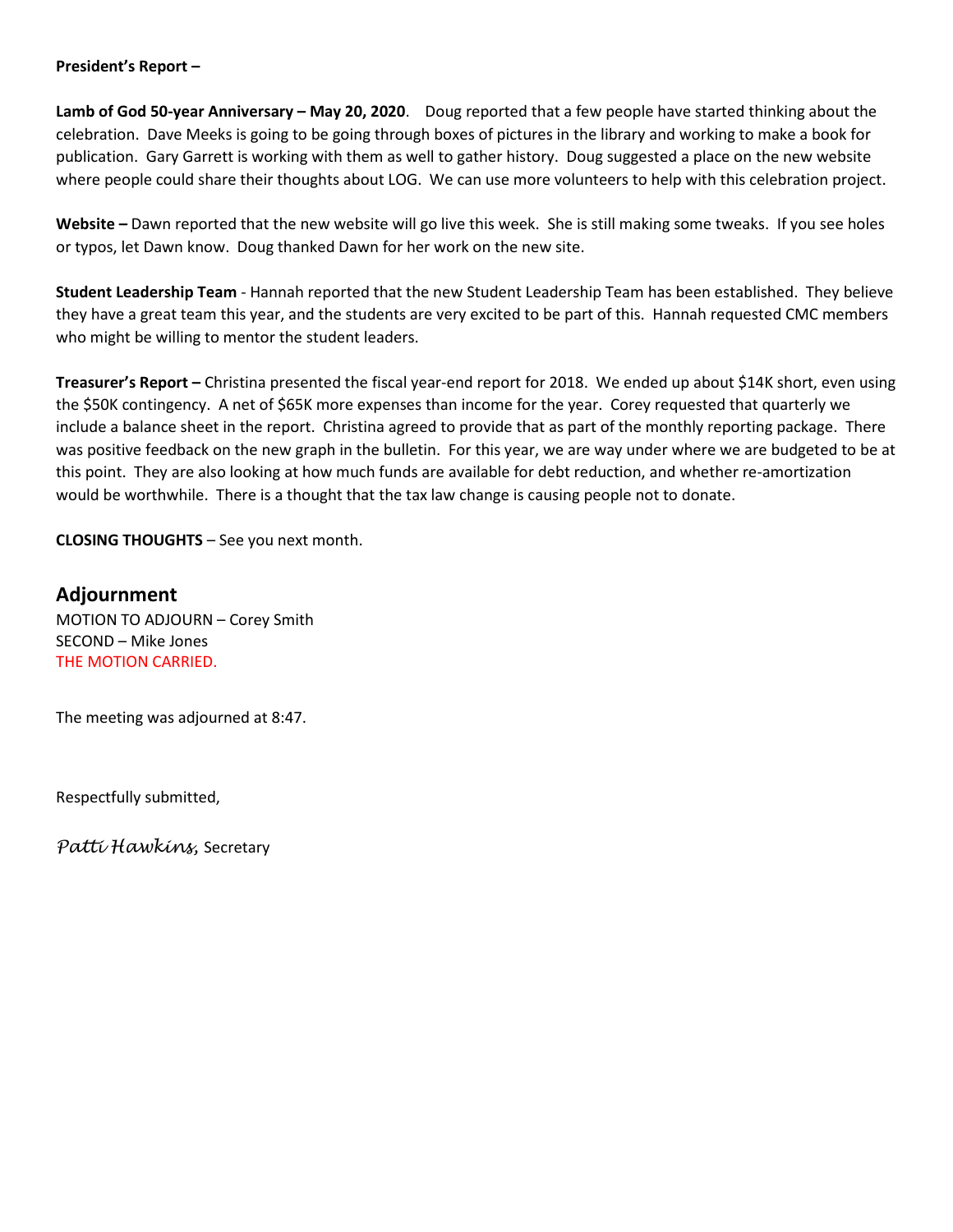|                                             | Aug 18     | <b>Budget</b> |            |            | Jul - Aug 18 YTD Budget Annual Budget |
|---------------------------------------------|------------|---------------|------------|------------|---------------------------------------|
| <b>Ordinary Income/Expense</b>              |            |               |            |            |                                       |
| <b>Income</b>                               |            |               |            |            |                                       |
| 4000 - CHURCH INCOME                        |            |               |            |            |                                       |
| 4010 Contributions Income                   |            |               |            |            |                                       |
| 4011 - Envelopes                            | 89,780.75  | 90,000.00     | 178,218.76 | 200,000.00 | 1,283,206.93                          |
| 4012 - Plate                                | 3,318.47   | 6,250.00      | 8,743.23   | 12,500.00  | 75,000.00                             |
| 4013 - Sunday School                        | 54.80      | 291.67        | 96.44      | 583.30     | 3,500.00                              |
| Total 4010 - Contributions Income           | 93,154.02  | 96,541.67     | 187,058.43 | 213,083.30 | 1,361,706.93                          |
| 4020 - Designated Expense Reduction         |            |               |            |            |                                       |
| 4021 - Christian Education Materials        | 45.00      |               | 60.00      |            |                                       |
| 4022 - Vacation Bible School                | 0.00       | 0.00          | 20.00      | 0.00       | 6,000.00                              |
| 4023 - Confirmation                         |            |               |            |            |                                       |
| 40233 - Ceremony                            | 0.00       | 0.00          | 0.00       | 0.00       | 2,000.00                              |
| Total 4023 - Confirmation                   | 0.00       | 0.00          | 0.00       | 0.00       | 2,000.00                              |
| 4025 · Materials for Special Programs       |            |               |            |            |                                       |
| 40252 - GriefShare                          | 0.00       |               | 15.00      |            |                                       |
| Total 4025 - Materials for Special Programs | 0.00       |               | 15.00      |            |                                       |
| 4027 · Salary/Special Fund Transfers        | 0.00       | 0.00          | 1,666.67   | 4,000.00   | 25,000.00                             |
| Total 4020 - Designated Expense Reduction   | 45.00      | 0.00          | 1,761.67   | 4,000.00   | 33,000.00                             |
| 4030 - Miscellaneous DER                    |            |               |            |            |                                       |
| 4034 - Subscription Costs                   | 0.00       | 0.00          | 0.00       | 200.00     | 200.00                                |
| 4036 - Room Use Receipts                    | 0.00       |               | 250.00     |            |                                       |
| 4039 - Fellowship/Kitchen                   | 23.44      | 41.67         | 38.18      | 83.30      | 500.00                                |
| 4030 - Miscellaneous DER - Other            | 0.00       |               | 181.00     |            |                                       |
| Total 4030 - Miscellaneous DER              | 23.44      | 41.67         | 469.18     | 283.30     | 700.00                                |
| 4040 Contingency Allocation                 | 0.00       | 0.00          | 0.00       | 0.00       | 60,000.00                             |
| Total 4000 - CHURCH INCOME                  | 93,222.46  | 96,583.34     | 189,289.28 | 217,366.60 | 1,455,406.93                          |
| 4500 - ECM INCOME                           |            |               |            |            |                                       |
| 4510 - Registration                         | 1,675.00   | 1,000.00      | 28,315.00  | 31,000.00  | 35,000.00                             |
| 4511 - Tuition                              | 17,129.50  | 17,500.00     | 17,129.50  | 35,000.00  | 350,000.00                            |
| 4516 - Enrichment                           | 560.00     | 0.00          | 560.00     | 0.00       | 2,500.00                              |
| Total 4500 - ECM INCOME                     | 19,364.50  | 18,500.00     | 46,004.50  | 66,000.00  | 387,500.00                            |
| <b>Total Income</b>                         | 112,586.96 | 115,083.34    | 235,293.78 | 283,366.60 | 1,842,906.93                          |
| <b>Gross Profit</b>                         | 112,586.96 | 115,083.34    | 235,293.78 | 283,366.60 | 1,842,906.93                          |
| <b>Expense</b>                              |            |               |            |            |                                       |
| 5000 - CHURCH EXPENSES                      |            |               |            |            |                                       |
| Total 50 - SALARY/BENEFITS                  | 49,075.18  | 52,120.83     | 97,973.55  | 104,575.05 | 834,950.00                            |
| 51 - BENEFITS/PAYROLL TAXES                 |            |               |            |            |                                       |
| 510 - BENEFITS                              |            |               |            |            |                                       |
| 5101 - Church Health Insurance              | 8,165.00   | 9,583.33      | 16,330.00  | 19,166.70  | 115,000.00                            |
| 5101-D - Church Health Ins Deductibles      | 996.84     | 2,916.67      | 1,426.61   | 5,833.30   | 35,000.00                             |
| 5102 - ECM Health Insurance                 | 788.00     | 833.33        | 1,576.00   | 1,666.70   | 10,000.00                             |
| 5102-D - ECM Health Ins Deductibles         | 185.93     | 237.50        | 371.86     | 475.00     | 2,850.00                              |
| 5103 - Church Disability Benefits           | 610.99     | 833.33        | 1,258.85   | 1,666.70   | 10,000.00                             |
|                                             |            |               |            |            |                                       |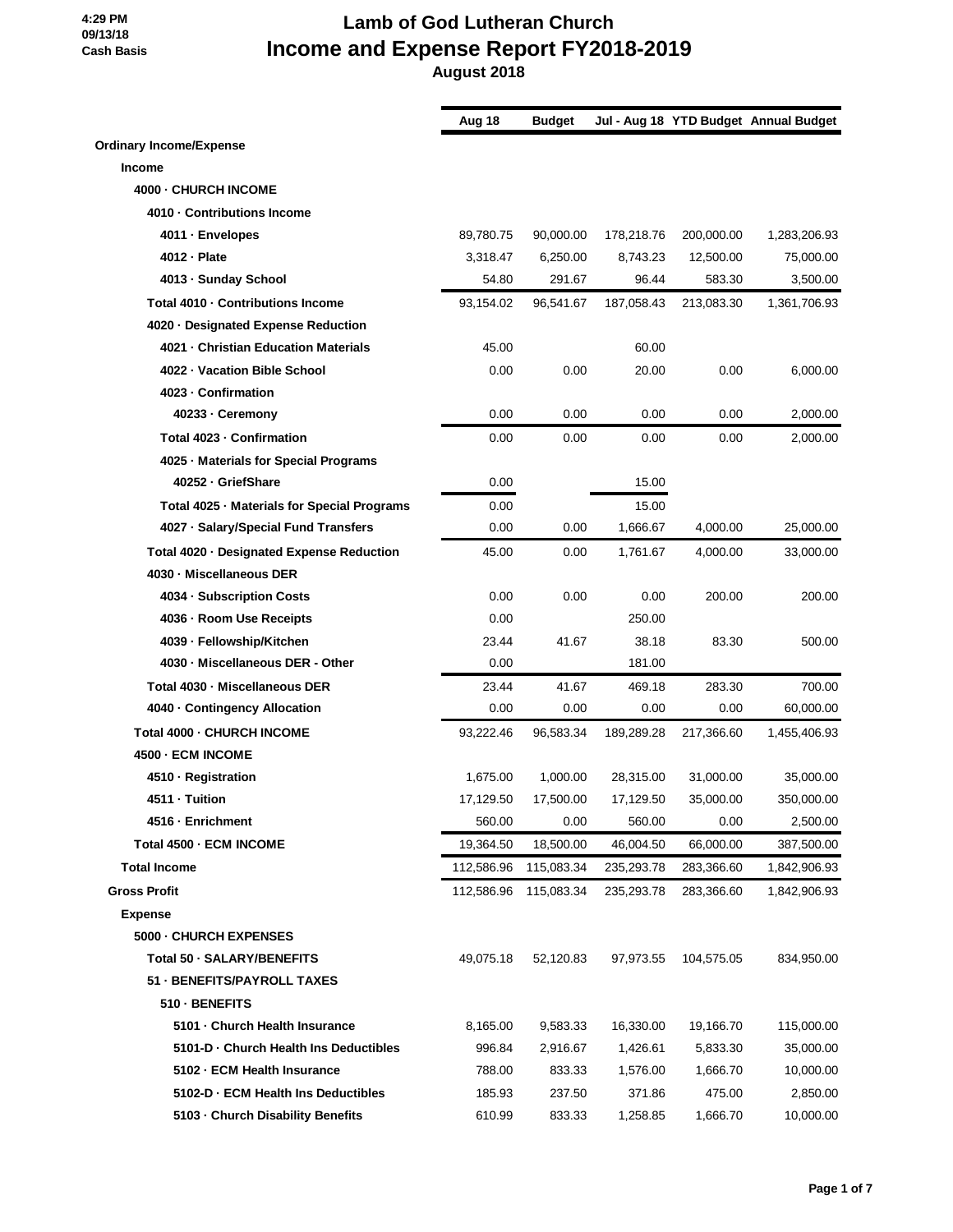|                                             | Aug 18    | <b>Budget</b> |           |           | Jul - Aug 18 YTD Budget Annual Budget |
|---------------------------------------------|-----------|---------------|-----------|-----------|---------------------------------------|
| 5104 - ECM Disability Benefits              | 288.52    | 333.33        | 540.17    | 666.70    | 4,000.00                              |
| 5105 - Church Retirement Plan               | 2,815.98  | 3,333.33      | 5,774.53  | 6,666.70  | 40,000.00                             |
| 5106 - ECM Retirement Plan                  | 764.43    | 1,000.00      | 1,365.48  | 2,000.00  | 12,000.00                             |
| 5109 - HRA Fees                             | 27.30     | 54.17         | 54.60     | 108.30    | 650.00                                |
| Total 510 - BENEFITS                        | 14,642.99 | 19,124.99     | 28,698.10 | 38,250.10 | 229,500.00                            |
| 511 - PAYROLL TAXES                         |           |               |           |           |                                       |
| 5111 - Employer FICA                        | 2,553.48  | 4,333.33      | 5,238.72  | 8,666.70  | 52,000.00                             |
| Total 511 - PAYROLL TAXES                   | 2,553.48  | 4,333.33      | 5,238.72  | 8,666.70  | 52,000.00                             |
| Total 51 - BENEFITS/PAYROLL TAXES           | 17,196.47 | 23,458.32     | 33,936.82 | 46,916.80 | 281,500.00                            |
| 52 - ALLOWANCES                             |           |               |           |           |                                       |
| 520 - Mileage Allowance                     | 79.57     | 291.67        | 213.10    | 583.30    | 3,500.00                              |
| 521 - Hospitality Allowance                 |           |               |           |           |                                       |
| 5211 - Hospitality/Sr Pastor                | 0.00      | 25.00         | 30.00     | 50.00     | 300.00                                |
| 5213 - Hospitality/Youth Ministry           | 0.00      | 16.67         | 0.00      | 33.30     | 200.00                                |
| 5214 · Hospitality/Children's Ministry      | 0.00      | 8.33          | 0.00      | 16.70     | 100.00                                |
| Total 521 - Hospitality Allowance           | 0.00      | 50.00         | 30.00     | 100.00    | 600.00                                |
| Total 52 - ALLOWANCES                       | 79.57     | 341.67        | 243.10    | 683.30    | 4,100.00                              |
| 53 - CONFERENCES/CONT ED/INTERNSHIPS        |           |               |           |           |                                       |
| 530 - Conferences Fees & Travel             |           |               |           |           |                                       |
| 5301 - Conferences/Pastor                   | 0.00      | 0.00          | 0.00      | 500.00    | 500.00                                |
| 5304 - Conferences/ECM                      | 0.00      | 0.00          | 0.00      | 0.00      | 5,000.00                              |
| 5305 - Conferences/Music Director           | 0.00      | 0.00          | 0.00      | 500.00    | 500.00                                |
| 5307 - Conferences/Miscellaneous            | 0.00      | 0.00          | 0.00      | 500.00    | 500.00                                |
| Total 530 - Conferences Fees & Travel       | 0.00      | 0.00          | 0.00      | 1,500.00  | 6,500.00                              |
| 531 - Continuing Education Allowances       |           |               |           |           |                                       |
| 5314 - Continuing Ed/Senior Pastor          | 0.00      | 0.00          | 0.00      | 0.00      | 2,000.00                              |
| Total 531 - Continuing Education Allowances | 0.00      | 0.00          | 0.00      | 0.00      | 2,000.00                              |
| Total 53 - CONFERENCES/CONT ED/INTERNSHIPS  | 0.00      | 0.00          | 0.00      | 1,500.00  | 8,500.00                              |
| 54 CONTRACTORS                              |           |               |           |           |                                       |
| 540 - Honorariums                           | 0.00      | 50.00         | 0.00      | 100.00    | 600.00                                |
| 541 - CONTRACT SERVICES                     |           |               |           |           |                                       |
| 5410 - Music Contractors                    |           |               |           |           |                                       |
| 54101 · Special Services Musicians          | 0.00      | 0.00          | 0.00      | 0.00      | 4,000.00                              |
| 54103 · Accompanists                        | 0.00      | 458.33        | 0.00      | 916.70    | 5,500.00                              |
| Total 5410 - Music Contractors              | 0.00      | 458.33        | 0.00      | 916.70    | 9,500.00                              |
| 5411 - Substitute Organist                  | 0.00      | 125.00        | 0.00      | 250.00    | 1,500.00                              |
| 5412 - Sound Technician                     | 150.00    | 25.00         | 150.00    | 50.00     | 300.00                                |
| 5414 · Wedding Contractors                  |           |               |           |           |                                       |
| 54141 · Wedding Musicians/Technicians       | 0.00      |               | 300.00    |           |                                       |
| Total 5414 - Wedding Contractors            | 0.00      |               | 300.00    |           |                                       |
| 5416 - Custodian                            | 45.00     |               | 180.00    |           |                                       |
| <b>Total 541 - CONTRACT SERVICES</b>        | 195.00    | 608.33        | 630.00    | 1,216.70  | 11,300.00                             |
| <b>Total 54 - CONTRACTORS</b>               | 195.00    | 658.33        | 630.00    | 1,316.70  | 11,900.00                             |
| 55 - PASTORAL MINISTRY                      |           |               |           |           |                                       |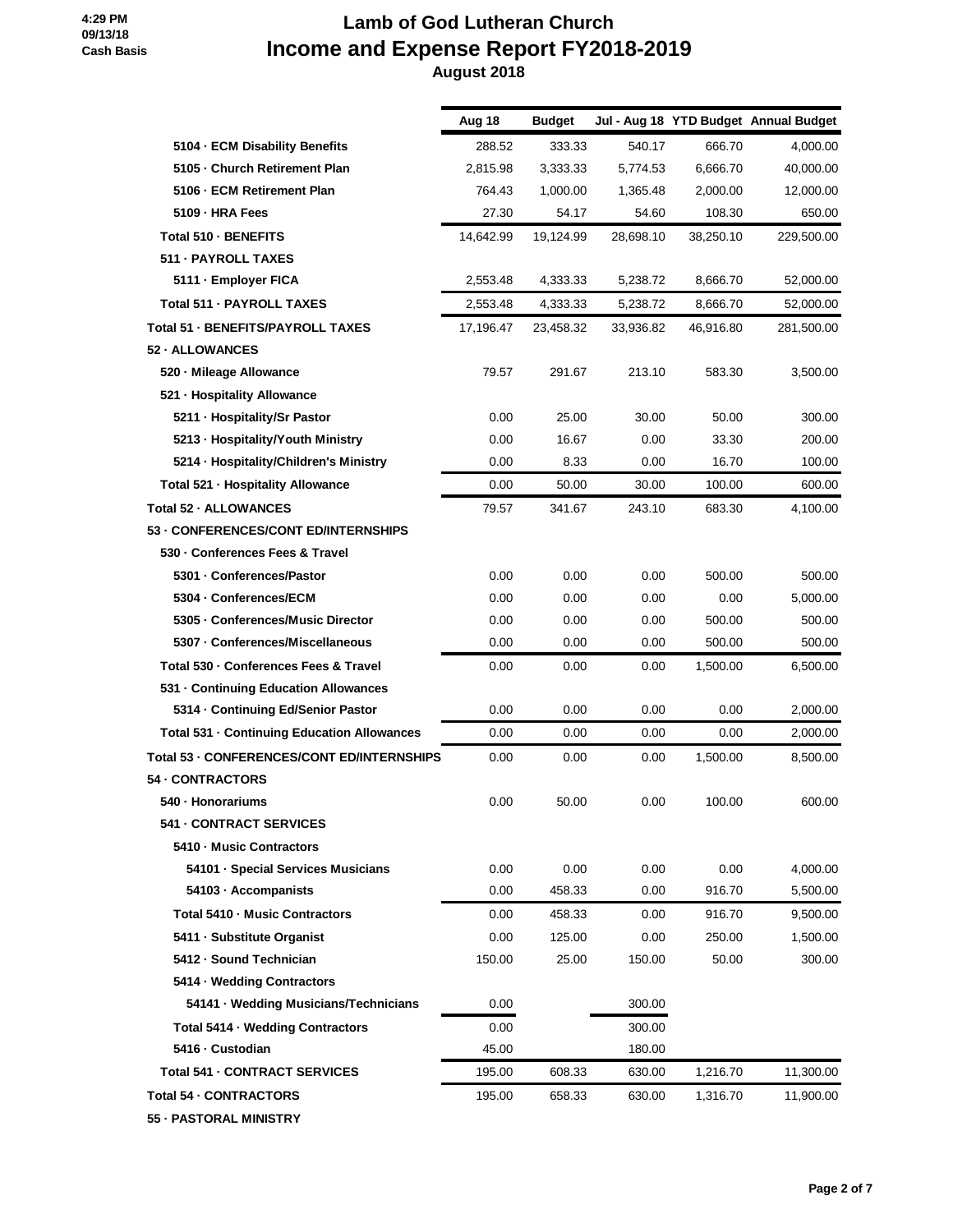|                                            | Aug 18   | <b>Budget</b> |           |           | Jul - Aug 18 YTD Budget Annual Budget |
|--------------------------------------------|----------|---------------|-----------|-----------|---------------------------------------|
| 550 · Worship                              |          |               |           |           |                                       |
| 5501 - Bulletin Covers                     | 0.00     | 83.33         | 0.00      | 166.70    | 1,000.00                              |
| 5502 · Worship Supplies & Banners          | 228.26   | 333.33        | 769.48    | 666.70    | 4,000.00                              |
| Total 550 - Worship                        | 228.26   | 416.66        | 769.48    | 833.40    | 5,000.00                              |
| 551 - Pastoral Care & Staff Building       |          |               |           |           |                                       |
| 5511 - Staff Retreats                      | 172.38   | 500.00        | 172.38    | 500.00    | 500.00                                |
| 5512 - Leadership Building                 | 0.00     | 300.00        | 0.00      | 300.00    | 300.00                                |
| Total 551 - Pastoral Care & Staff Building | 172.38   | 800.00        | 172.38    | 800.00    | 800.00                                |
| <b>Total 55 - PASTORAL MINISTRY</b>        | 400.64   | 1,216.66      | 941.86    | 1,633.40  | 5,800.00                              |
| <b>56 - MUSIC MINISTRY</b>                 |          |               |           |           |                                       |
| 560 - Sheet Music                          | 930.99   | 83.33         | 930.99    | 166.70    | 1,000.00                              |
| 561 - Copyrights & Licenses                | 0.00     | 0.00          | 0.00      | 0.00      | 1,200.00                              |
| 562 - Piano/Organ Maintenance              | 0.00     | 0.00          | 0.00      | 0.00      | 1,000.00                              |
| 563 - Choir Robe Maintenance               | 0.00     | 0.00          | 0.00      | 300.00    | 300.00                                |
| 564 - Music Dept Equipment                 |          |               |           |           |                                       |
| 5641 · Dept Equipment Purchases            | 51.00    | 0.00          | 51.00     | 200.00    | 200.00                                |
| 5642 - Department Equip Maintenance        | 0.00     | 0.00          | 0.00      | 200.00    | 200.00                                |
| Total 564 - Music Dept Equipment           | 51.00    | 0.00          | 51.00     | 400.00    | 400.00                                |
| 565 - Music-Miscellaneous                  | 0.00     | 41.67         | 0.00      | 83.30     | 500.00                                |
| 567 - Dues/Subscriptions                   | 89.95    | 0.00          | 89.95     | 200.00    | 200.00                                |
| <b>Total 56 - MUSIC MINISTRY</b>           | 1,071.94 | 125.00        | 1,071.94  | 1,150.00  | 4,600.00                              |
| 67 - MULTI-MEDIA MINISTRY                  |          |               |           |           |                                       |
| 671 - Multi-Media Dept Equipment           | 0.00     | 0.00          | 0.00      | 250.00    | 250.00                                |
| 670 - Audio/Visual Equipment               | 0.00     | 0.00          | 0.00      | 500.00    | 500.00                                |
| 672 - Media Supplies/Tapes, CDs, etc       | 69.12    | 0.00          | 69.12     | 200.00    | 200.00                                |
| <b>Total 67 - MULTI-MEDIA MINISTRY</b>     | 69.12    | 0.00          | 69.12     | 950.00    | 950.00                                |
| 57 - ELDER MINISTRY                        |          |               |           |           |                                       |
| 570 - Junior Confirmation                  |          |               |           |           |                                       |
| 5701 - Confirmation Materials              | 86.95    | 0.00          | 86.95     | 0.00      | 200.00                                |
| 5703 - Confirmation Ceremony               | 0.00     | 0.00          | 0.00      | 0.00      | 2,000.00                              |
| Total 570 - Junior Confirmation            | 86.95    | 0.00          | 86.95     | 0.00      | 2,200.00                              |
| <b>Total 57 - ELDER MINISTRY</b>           | 86.95    | 0.00          | 86.95     | 0.00      | 2,200.00                              |
| <b>68 - CARE MINISTRY</b>                  |          |               |           |           |                                       |
| 6801 - Stephen Ministries                  | 0.00     | 0.00          | 0.00      | 0.00      | 500.00                                |
| 6807 · Journey Through Grief               | 228.15   | 0.00          | 228.15    | 100.00    | 100.00                                |
| <b>Total 68 - CARE MINISTRY</b>            | 228.15   | 0.00          | 228.15    | 100.00    | 600.00                                |
| 58 - OUTREACH MINISTRY                     |          |               |           |           |                                       |
| 580 - MISSIONS                             |          |               |           |           |                                       |
| 5801 · Texas Dist Monthly Mission          | 6,741.47 | 6,741.47      | 13,482.94 | 13,482.93 | 80,897.63                             |
| 5803 - Texas Circuit Mission               |          |               |           |           |                                       |
| 58032 - The Station                        | 1,078.64 | 1,078.64      | 2,157.28  | 2,157.22  | 12,943.62                             |
| <b>Total 5803 - Texas Circuit Mission</b>  | 1,078.64 | 1,078.64      | 2,157.28  | 2,157.22  | 12,943.62                             |
| 58011 - Lutheran Bible Translators         |          |               |           |           |                                       |
| 580111 - LBT/David Federwitz               | 269.66   | 269.66        | 539.32    | 539.31    | 3,235.91                              |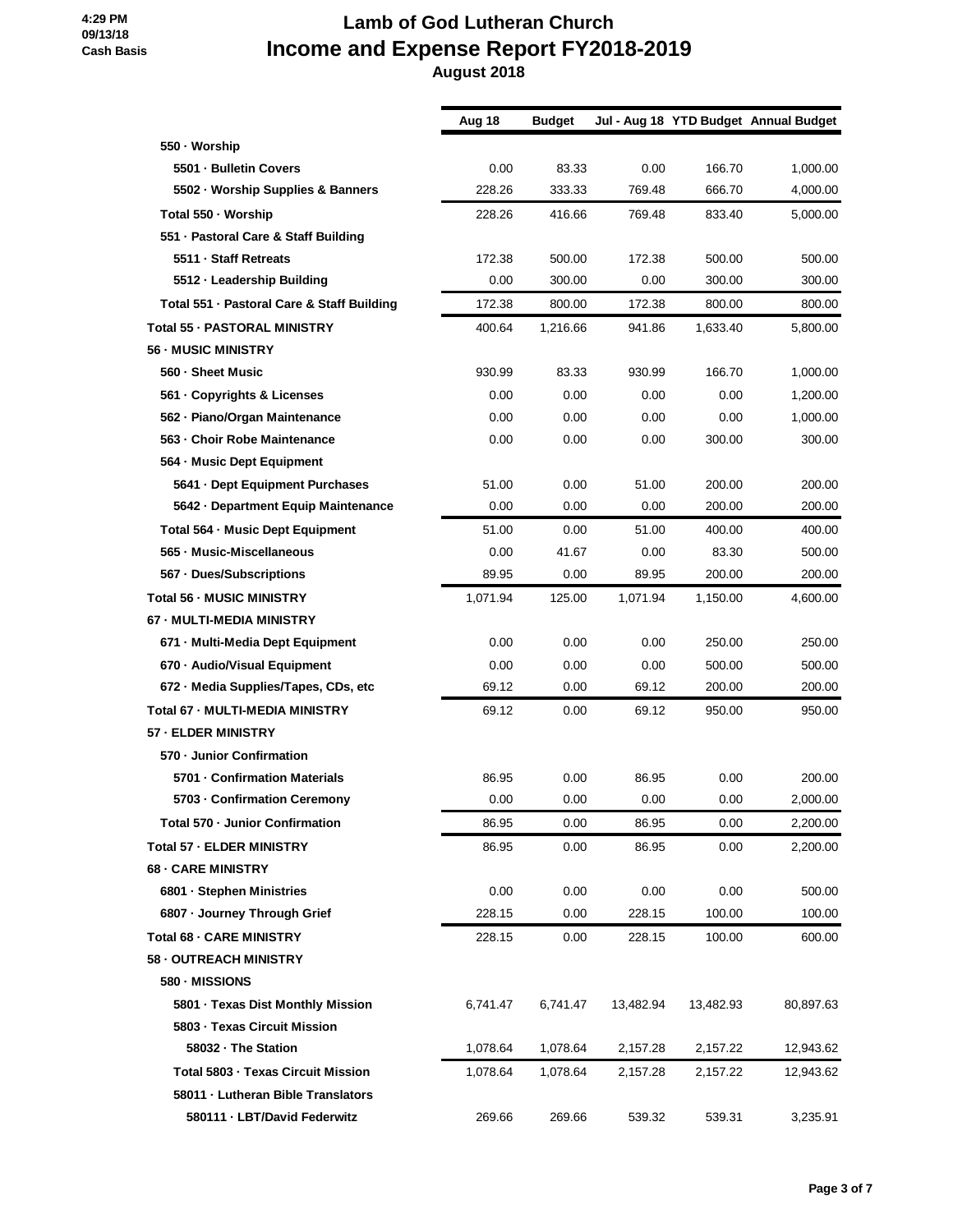|                                          | Aug 18    | <b>Budget</b> |           |           | Jul - Aug 18 YTD Budget Annual Budget |
|------------------------------------------|-----------|---------------|-----------|-----------|---------------------------------------|
| 580114 · LBT/Paul Federwitz              | 269.66    | 269.66        | 539.32    | 539.31    | 3,235.91                              |
| Total 58011 - Lutheran Bible Translators | 539.32    | 539.32        | 1,078.64  | 1,078.62  | 6,471.82                              |
| 58014 - Christian Community Action       | 808.98    | 808.98        | 1,617.96  | 1,617.92  | 9,707.72                              |
| 58016 - UPBring/LSSS                     | 539.32    | 539.32        | 1,078.64  | 1,078.61  | 6,471.81                              |
| 58018 - University Lutheran Church-Aust  | 269.66    | 269.66        | 539.32    | 539.31    | 3,235.91                              |
| 58019 - Journey To Dream                 | 539.32    | 539.32        | 1,078.64  | 1,078.61  | 6,471.81                              |
| 58020 - Mission of Christ Network        |           |               |           |           |                                       |
| 580201 - Jon Braun                       | 431.45    | 431.45        | 862.90    | 862.95    | 5,177.45                              |
| 580202 - lanthe Scheiwe                  | 431.45    | 431.45        | 862.90    | 862.95    | 5,177.45                              |
| 580203 · Terry & Christy Cooper          | 431.45    | 431.45        | 862.90    | 862.95    | 5,177.45                              |
| Total 58020 - Mission of Christ Network  | 1,294.35  | 1,294.35      | 2,588.70  | 2,588.85  | 15,532.35                             |
| 58021 - Intentional New Local Missions   | 0.00      | 608.81        | 0.00      | 1,217.58  | 7,305.68                              |
| 58022 Grace Like Rain Ministries         | 409.88    | 409.88        | 819.76    | 819.78    | 4,918.58                              |
| Total 580 - MISSIONS                     | 12,220.94 | 12,829.75     | 24,441.88 | 25,659.43 | 153,956.93                            |
| 582 - Outreach & Assimilation            |           |               |           |           |                                       |
| 5821 - Outreach Program                  |           |               |           |           |                                       |
| 58218 · Dwelling 114 w/Pastor G Finke    | 4,750.00  | 0.00          | 4,750.00  | 0.00      | 5,000.00                              |
| Total 5821 - Outreach Program            | 4,750.00  | 0.00          | 4,750.00  | 0.00      | 5,000.00                              |
| 5823 - Newspaper Advertising             | 0.00      | 250.00        | 0.00      | 250.00    | 500.00                                |
| 5825 · Miscellaneous Advertising         | 0.00      | 0.00          | 225.00    | 400.00    | 400.00                                |
| Total 582 - Outreach & Assimilation      | 4,750.00  | 250.00        | 4,975.00  | 650.00    | 5,900.00                              |
| Total 58 - OUTREACH MINISTRY             | 16,970.94 | 13,079.75     | 29,416.88 | 26,309.43 | 159,856.93                            |
| 60 - EARLY CHILDHOOD MINISTRY            |           |               |           |           |                                       |
| $600 - Fees$                             |           |               |           |           |                                       |
| 6001 - Professional Fees                 | 0.00      | 0.00          | 0.00      | 0.00      | 500.00                                |
| 6002 - Synodical Expenses                | 0.00      | 0.00          | 1,173.76  | 0.00      | 2,000.00                              |
| 6003 - City/State Licensing Fees         | 0.00      | 0.00          | 0.00      | 0.00      | 500.00                                |
| 6004 - Consultant Fees                   | 0.00      | 0.00          | 0.00      | 0.00      | 1,500.00                              |
| Total 600 - Fees                         | 0.00      | 0.00          | 1,173.76  | 0.00      | 4.500.00                              |
| 601 · Supplies                           |           |               |           |           |                                       |
| 6011 - Classroom supplies                | 2,317.43  | 500.00        | 2,557.84  | 1,000.00  | 6,000.00                              |
| 6013 - Subscriptions                     | 29.95     | 0.00          | 29.95     | 0.00      | 150.00                                |
| Total 601 - Supplies                     | 2,347.38  | 500.00        | 2,587.79  | 1,000.00  | 6,150.00                              |
| 603 - Miscellaneous ECM Expenses         |           |               |           |           |                                       |
| 6031 - Preschool Specific Advertising    | 335.75    | 500.00        | 660.75    | 500.00    | 1,000.00                              |
| 6032 - MOPS                              | 0.00      | 0.00          | 0.00      | 600.00    | 600.00                                |
| 6033 - Miscellaneous Expenses            | 0.00      | 83.33         | 181.05    | 916.70    | 1,750.00                              |
| Total 603 - Miscellaneous ECM Expenses   | 335.75    | 583.33        | 841.80    | 2,016.70  | 3,350.00                              |
| 604 - Creation Center Maintenance        | 319.00    | 208.33        | 867.36    | 416.70    | 2,500.00                              |
| Total 60 - EARLY CHILDHOOD MINISTRY      | 3,002.13  | 1,291.66      | 5,470.71  | 3,433.40  | 16,500.00                             |
| 61 - CHILDREN'S MINISTRY                 |           |               |           |           |                                       |
| 610 - Resource Materials                 | 79.99     | 50.00         | 175.89    | 50.00     | 500.00                                |
| 611 - Activities/Supplies                | 94.71     | 75.00         | 304.26    | 75.00     | 750.00                                |
| 612 - Sunday School                      | 176.98    | 750.00        | 616.97    | 750.00    | 1,500.00                              |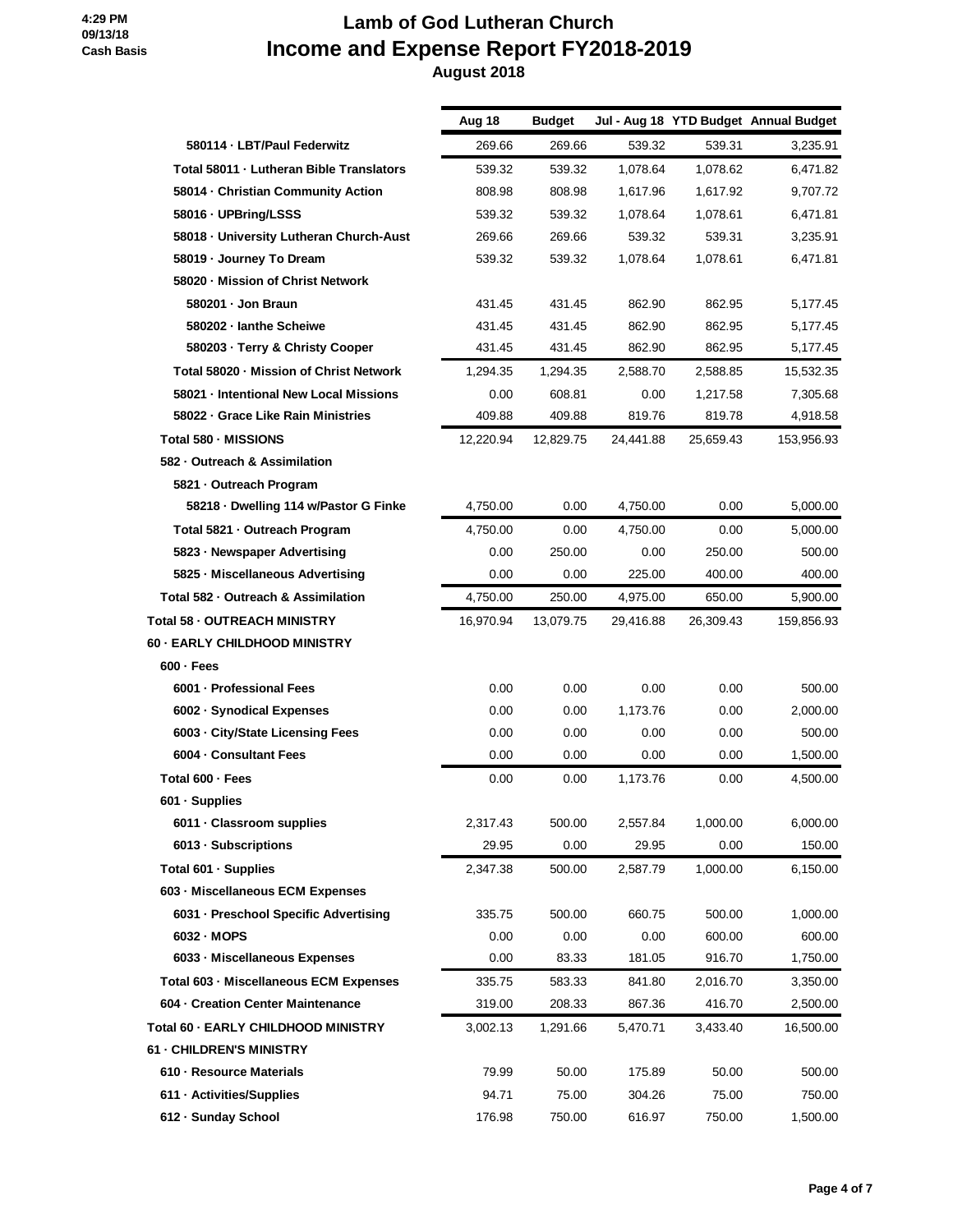|                                        | Aug 18   | <b>Budget</b> |          |           | Jul - Aug 18 YTD Budget Annual Budget |
|----------------------------------------|----------|---------------|----------|-----------|---------------------------------------|
| $614 \cdot$ LOG Jam                    | 0.00     | 25.00         | 0.00     | 25.00     | 250.00                                |
| 615 - Christmas Program                | 150.95   | 0.00          | 150.95   | 0.00      | 400.00                                |
| 616 - Easter Celebration               | 0.00     | 0.00          | 0.00     | 0.00      | 200.00                                |
| 617 - Vacation Bible School            | 0.00     | 0.00          | 558.71   | 0.00      | 3,000.00                              |
| 618 - Local Missions Week              | 0.00     | 0.00          | 0.00     | 0.00      | 500.00                                |
| <b>Total 61 - CHILDREN'S MINISTRY</b>  | 502.63   | 900.00        | 1,806.78 | 900.00    | 7,100.00                              |
| 62 - YOUTH MINISTRY                    |          |               |          |           |                                       |
| 620 - Activities/Supplies              | 0.00     | 30.00         | 0.00     | 30.00     | 300.00                                |
| 621 - Bible Study Materials            | 0.00     | 30.00         | 0.00     | 30.00     | 300.00                                |
| 622 - Youth Sponsors                   | 0.00     | 30.00         | 0.00     | 30.00     | 300.00                                |
| 623 - College Ministry                 | 0.00     | 0.00          | 0.00     | 0.00      | 400.00                                |
| 624 · Small Groups                     | 0.00     | 50.00         | 0.00     | 50.00     | 500.00                                |
| 625 - Youth Groups                     |          |               |          |           |                                       |
| 6251 · Sr High Mission/Domestic/GlryBd | 0.00     | 7,500.00      | 0.00     | 7,500.00  | 7,500.00                              |
| 6253 - Junior High Mission Trips       | 0.00     | 7,500.00      | 0.00     | 7,500.00  | 7,500.00                              |
| Total 625 - Youth Groups               | 0.00     | 15.000.00     | 0.00     | 15,000.00 | 15,000.00                             |
| 626 - Family Ministry                  |          |               |          |           |                                       |
| 6261 · Family Ministry & Spring Event  | 0.00     |               | 0.00     |           | 500.00                                |
| Total 626 - Family Ministry            | 0.00     |               | 0.00     |           | 500.00                                |
| 627 · Youth Development Team           | 0.00     | 50.00         | 0.00     | 50.00     | 500.00                                |
| Total 62 - YOUTH MINISTRY              | 0.00     | 15,190.00     | 0.00     | 15,190.00 | 17,800.00                             |
| <b>63 - FELLOWSHIP MINISTRY</b>        |          |               |          |           |                                       |
| 633 - Kitchen & Fellowship Hall Supls  | 77.55    | 333.33        | 77.55    | 666.70    | 4,000.00                              |
| <b>Total 63 - FELLOWSHIP MINISTRY</b>  | 77.55    | 333.33        | 77.55    | 666.70    | 4,000.00                              |
| <b>64 - SERVANTHOOD MINISTRY</b>       |          |               |          |           |                                       |
| 640 · Assimilation                     | 0.00     | 0.00          | 0.00     | 250.00    | 250.00                                |
| 641 - Offering Envelopes               | 0.00     | 0.00          | 0.00     | 0.00      | 1,000.00                              |
| 643 - Ministry Fair                    | 0.00     | 400.00        | 0.00     | 400.00    | 400.00                                |
| Total 64 - SERVANTHOOD MINISTRY        | 0.00     | 400.00        | 0.00     | 650.00    | 1,650.00                              |
| 65 - FACILITIES/FINANCE MINISTRIES     |          |               |          |           |                                       |
| 650 - ADMINISTRATIVE                   |          |               |          |           |                                       |
| 6502 - Office Equipment Leases         | 962.41   | 833.33        | 1,924.82 | 1,666.70  | 10,000.00                             |
| 6503 - Office Equipment Copy Chgs      | 0.00     | 583.33        | 178.21   | 1,166.70  | 7,000.00                              |
| 6505 - Office Supplies                 | 0.00     | 666.67        | 256.36   | 1,333.30  | 8,000.00                              |
| 6506 · Postage                         | 200.00   | 208.33        | 200.00   | 416.70    | 2,500.00                              |
| 6508 - Bank Charges/Online Fees        |          |               |          |           |                                       |
| 65081 - Bank Service Charges           | $-4.50$  | 0.00          | $-4.50$  | 100.00    | 100.00                                |
| 65082 - Credit Card Fees               | 97.26    | 166.67        | 225.12   | 333.30    | 2,000.00                              |
| Total 6508 - Bank Charges/Online Fees  | 92.76    | 166.67        | 220.62   | 433.30    | 2,100.00                              |
| 6509 - Miscellaneous Administrative    | 358.98   | 166.67        | 358.98   | 333.30    | 2,000.00                              |
| Total 650 - ADMINISTRATIVE             | 1,614.15 | 2,625.00      | 3,138.99 | 5,350.00  | 31,600.00                             |
| 651 - IT SUPPORT & EQUIPMENT           |          |               |          |           |                                       |
| 6511 - Internet Service                | 140.00   | 166.67        | 280.00   | 333.30    | 2,000.00                              |
| 6512 - IT Contractor Services          | 1,989.00 | 2,083.33      | 3,632.00 | 4,166.70  | 25,000.00                             |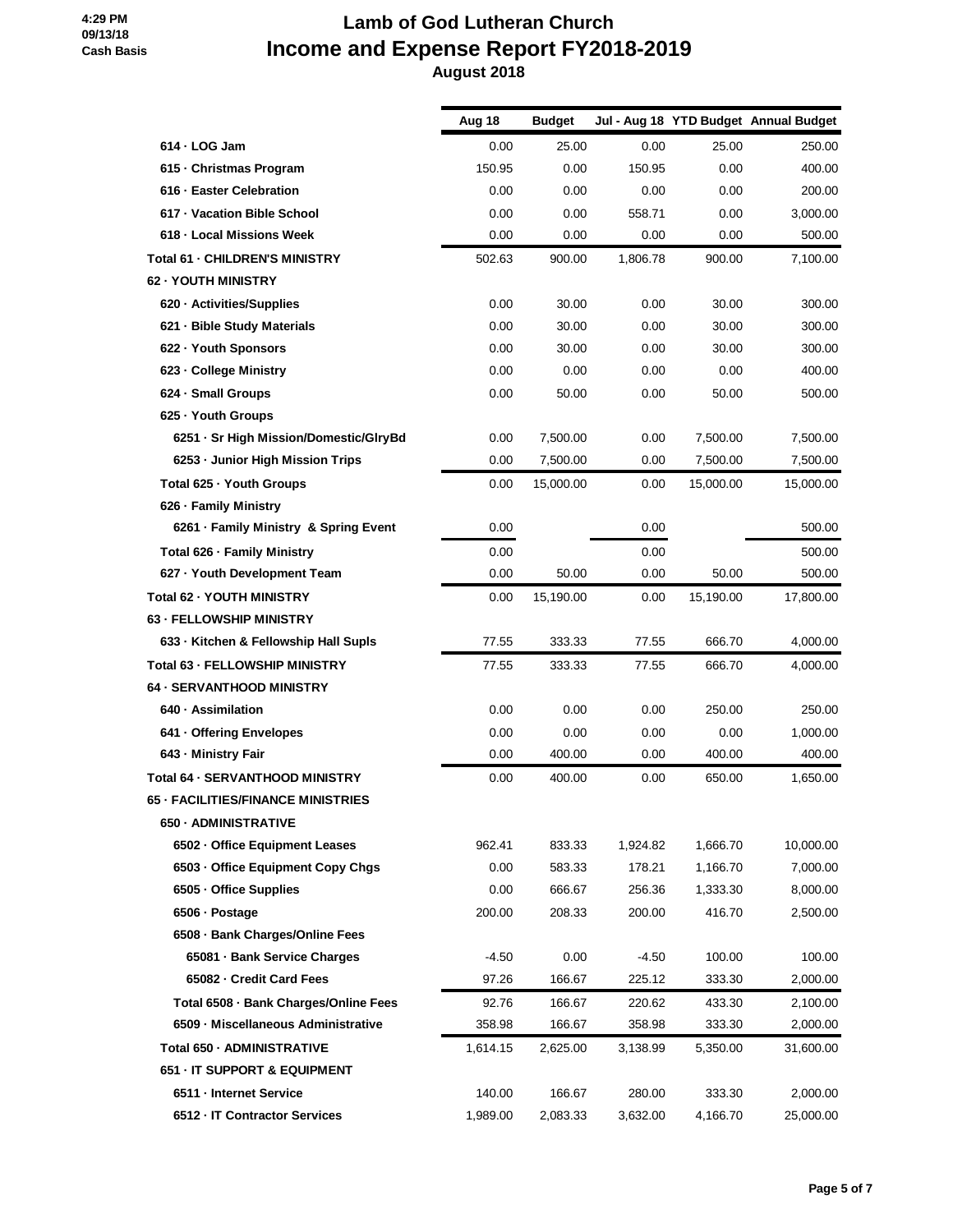|                                                | Aug 18    | <b>Budget</b> |           |           | Jul - Aug 18 YTD Budget Annual Budget |
|------------------------------------------------|-----------|---------------|-----------|-----------|---------------------------------------|
| 6513 - Software purchases & support            | 486.00    | 500.00        | 996.00    | 1,000.00  | 6.000.00                              |
| 6514 Computer Equipment Purchases              | 0.00      | 0.00          | 0.00      | 0.00      | 3,000.00                              |
| 6515 Computer supplies & maintenance           | 29.99     | 41.67         | 29.99     | 83.30     | 500.00                                |
| 6516 - Website Development & Maint             | 0.00      | 500.00        | 1,003.00  | 1,000.00  | 6,000.00                              |
| Total 651 - IT SUPPORT & EQUIPMENT             | 2,644.99  | 3,291.67      | 5,940.99  | 6,583.30  | 42,500.00                             |
| <b>652 - INSURANCE &amp; MAINTENANCE</b>       |           |               |           |           |                                       |
| 6521 - Property & Liability Insurance          | 447.06    | 0.00          | 447.06    | 0.00      | 40.000.00                             |
| 6522 - Bldg Maint & Repair                     | 264.31    | 2,083.33      | 592.99    | 4,166.70  | 25,000.00                             |
| 6523 - Grounds Maint & Repair                  | 0.00      | 250.00        | 0.00      | 500.00    | 3,000.00                              |
| 6524 · B & G Equipment Maint & Repair          | 0.00      | 250.00        | 986.75    | 500.00    | 3,000.00                              |
| 6525 - Janitorial Supplies                     | 21.05     | 833.33        | 216.38    | 1,666.70  | 10,000.00                             |
| <b>Total 652 - INSURANCE &amp; MAINTENANCE</b> | 732.42    | 3,416.66      | 2,243.18  | 6,833.40  | 81,000.00                             |
| <b>653 - ANNUAL BUILDING EXPENSES</b>          |           |               |           |           |                                       |
| 6531 - Fire/Security-Monitoring                | 0.00      | 166.67        | 90.00     | 333.30    | 2,000.00                              |
| 6532 · Fire/Security-Inspections               | 0.00      | 0.00          | 0.00      | 2.500.00  | 2,500.00                              |
| 6533 - Gas Inspection                          | 0.00      | 0.00          | 0.00      | 0.00      | 500.00                                |
| 6534 - Sprinklers Inspection                   | 0.00      | 0.00          | 0.00      | 0.00      | 1,000.00                              |
| 6535 - Fire Extinguishers Inspection           | 0.00      | 0.00          | 0.00      | 100.00    | 100.00                                |
| 6537 - Elevator Inspection                     | 0.00      | 0.00          | 0.00      | 0.00      | 4,500.00                              |
| 6538 - Kitchen Hood Inspection                 | 0.00      | 0.00          | 0.00      | 0.00      | 500.00                                |
| <b>Total 653 - ANNUAL BUILDING EXPENSES</b>    | 0.00      | 166.67        | 90.00     | 2,933.30  | 11,100.00                             |
| 654 - UTILITIES                                |           |               |           |           |                                       |
| 6541 - Electric                                | 3,610.00  | 4.166.67      | 7,220.00  | 8,333.30  | 50,000.00                             |
| 6542 - Water                                   | 1,287.35  | 1,083.33      | 2,394.10  | 2,166.70  | 13,000.00                             |
| 6543 · Gas                                     | 114.36    | 100.00        | 114.36    | 200.00    | 5,000.00                              |
| 6544 - Waste Removal                           | 176.28    | 208.33        | 352.56    | 416.70    | 2,500.00                              |
| 6545 · Telephone Line Charges                  | 472.00    | 500.00        | 941.60    | 1,000.00  | 6,000.00                              |
| 6546 · Staff Cell Phone Expenses               | 150.00    | 250.00        | 300.00    | 500.00    | 3,000.00                              |
| Total 654 - UTILITIES                          | 5,809.99  | 6.308.33      | 11,322.62 | 12,616.70 | 79,500.00                             |
| 655 - MAJOR/MINOR EXPENDITURES                 |           |               |           |           |                                       |
| 6552 - Major Expenditures/Over \$500           |           |               |           |           |                                       |
| 65521 - Media Equipment                        | 0.00      |               | 0.00      |           | 5,000.00                              |
| Total 6552 - Major Expenditures/Over \$500     | 0.00      |               | 0.00      |           | 5,000.00                              |
| Total 655 - MAJOR/MINOR EXPENDITURES           | 0.00      |               | 0.00      |           | 5,000.00                              |
| <b>656 - LOANS &amp; INTEREST</b>              |           |               |           |           |                                       |
| 6561 - LCEF Mortgage                           |           |               |           |           |                                       |
| 65611 - LCEF Mortgage Principal                | 8,377.74  | 18,916.67     | 16,727.65 | 37,833.30 | 227,000.00                            |
| 65612 - LCEF Mortgage Interest                 | 10,522.28 |               | 21,072.39 |           |                                       |
| Total 6561 - LCEF Mortgage                     | 18,900.02 | 18,916.67     | 37,800.04 | 37,833.30 | 227,000.00                            |
| Total 656 - LOANS & INTEREST                   | 18,900.02 | 18,916.67     | 37,800.04 | 37,833.30 | 227,000.00                            |
| Total 65 - FACILITIES/FINANCE MINISTRIES       | 29,701.57 | 34,725.00     | 60,535.82 | 72,150.00 | 477,700.00                            |
| 66 - CMC MINISTRY                              |           |               |           |           |                                       |
| 660 - Lutheran Witness Subscriptions           | 0.00      |               | 0.00      |           | 200.00                                |
| 661 · Portals of Prayer Subscriptions          | 332.50    |               | 332.50    |           | 1,000.00                              |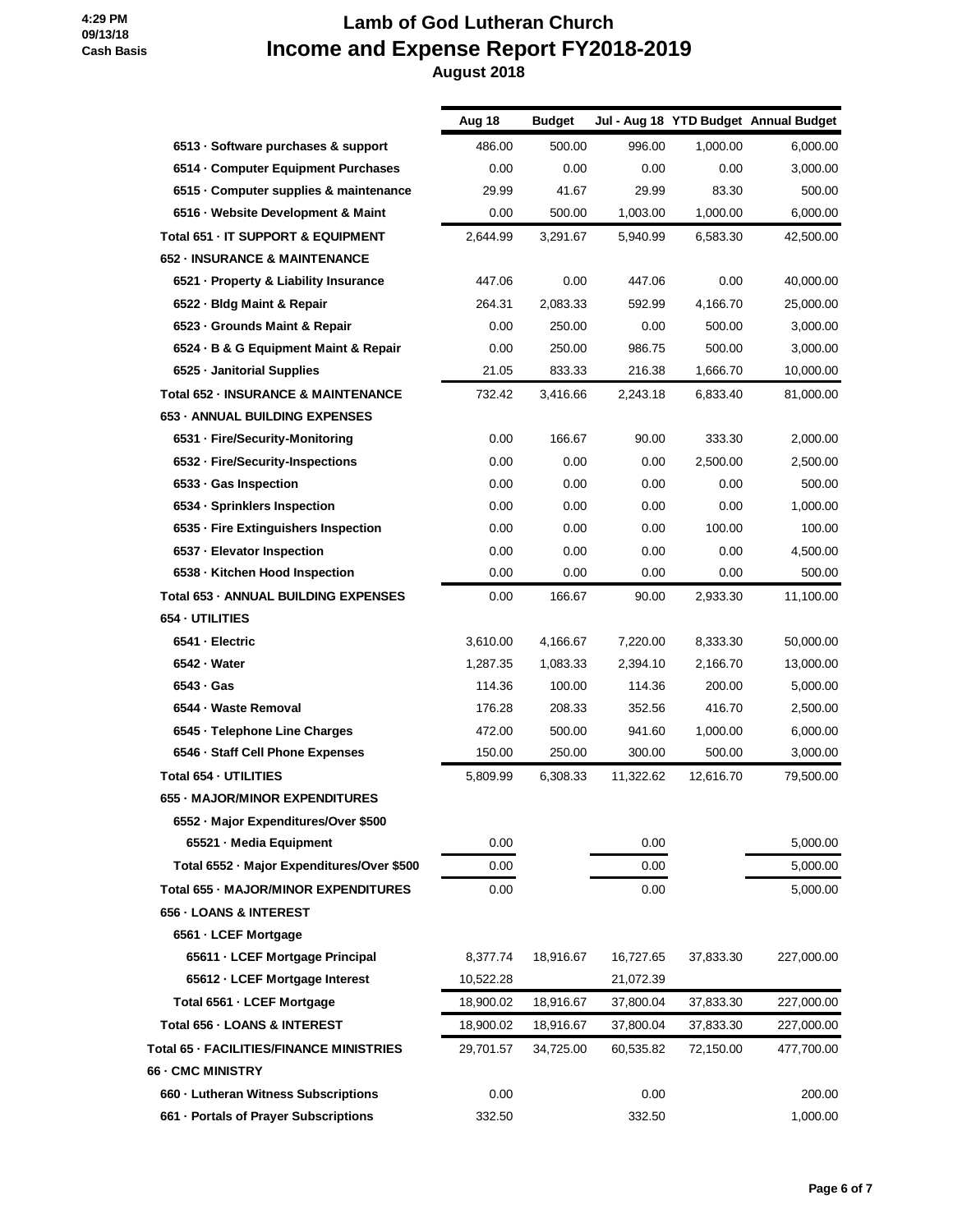|                                | Aug 18      | <b>Budget</b> |            |            | Jul - Aug 18 YTD Budget Annual Budget |
|--------------------------------|-------------|---------------|------------|------------|---------------------------------------|
| 663 - Synodical Expenses       | 0.00        |               | 0.00       |            | 2,000.00                              |
| <b>Total 66 - CMC MINISTRY</b> | 332.50      |               | 332.50     |            | 3.200.00                              |
| Total 5000 - CHURCH EXPENSES   | 118.990.34  | 143.840.55    | 232.821.73 | 278.124.78 | 1.842.906.93                          |
| <b>Total Expense</b>           | 118.990.34  | 143.840.55    | 232.821.73 | 278.124.78 | 1,842,906.93                          |
| <b>Net Ordinary Income</b>     | $-6.403.38$ | $-28.757.21$  | 2.472.05   | 5.241.82   | 0.00                                  |
| Net Income                     | $-6.403.38$ | $-28.757.21$  | 2.472.05   | 5.241.82   | 0.00                                  |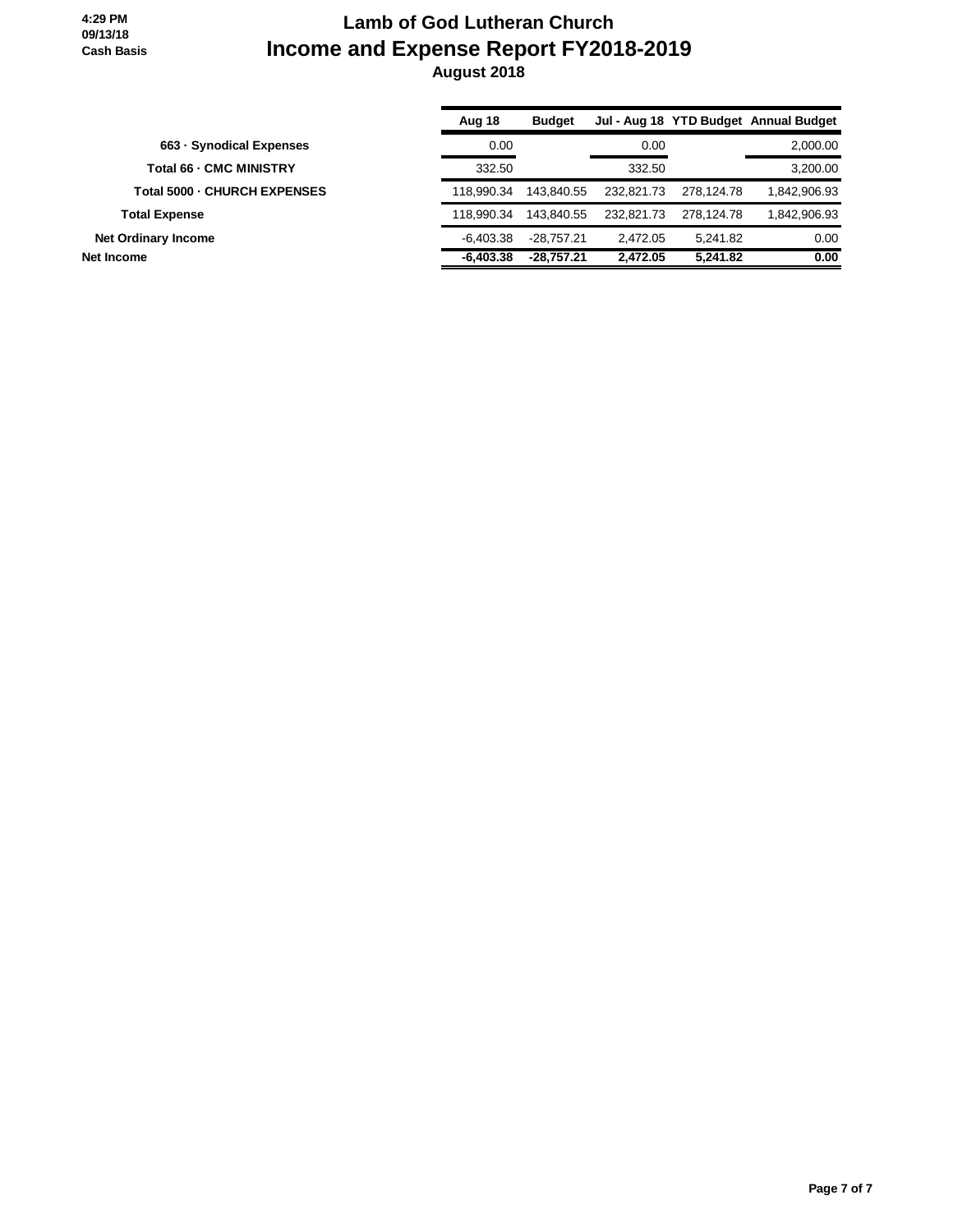# Children's Ministry Report

September 2018

**LOG's Children's Ministry mission is to equip families to grow in their relationship with Jesus Christ.**

- **Children's Ministry Intern-Emily Hill**
	- o EMILY is getting settled in and working hard on Children's Ministry

### • **Summer Projects**

- o Clean/Organize Children's Ministry storage (moved to Children's Ministry Center)
- o Clean/Organize Sunday school rooms & Childcare rooms
- o Plan 2017-2018 Children's Ministry Calendar (see attached)

### • **Fall 2018-Spring 2019 Sunday School**

- o Upgrading curriculum to DIG IN
- o Recruiting Teachers- only need 1 more
- $\circ$  Starts September 16<sup>th</sup>
- o Able to break our youngest group up to more age specific classes

## • **Rally Day**

o Was able to recruit 3 more teachers for Sunday school

## • **LOG JAM**

- o Theme: The Parables
- o Starts September 12
- o First session had 14 kids attend
- o Syncs with Youth Ministry
- o Starts in Youth Center at 6pm, then moves to Children's Ministry Center, ends at 7:30pm

### • **Childcare Ministry**

- o Need staffing!
- o Survey to Congregation
- o Surveying area churches
	- **•** Other churches allow high school students
	- Pay starting at \$11
- o Checking current policies and procedures

### **Upcoming Events:**

- September 16: Fall Sunday school classes begin
- December 2: Christmas Program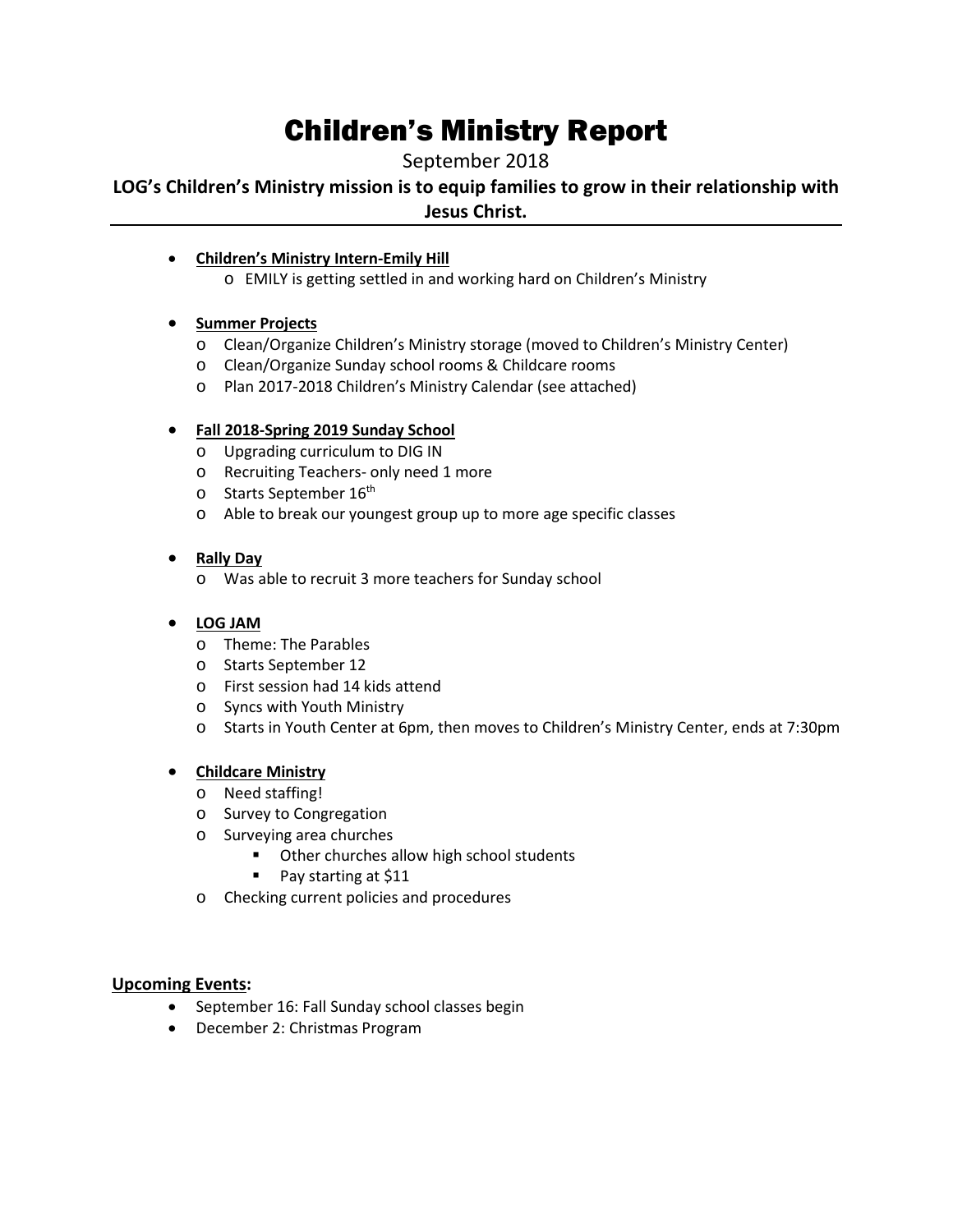## **Youth Ministry Update – September 2018**

#### **Key Initiatives**

- Adult Volunteers Needed for Mission Trips and Events
- Fundraising Development
- Mission Trip Planning
- Communication Strategies
- Carpool Opportunities

### **Recent Milestones / Events:**

- MS Mission Trip Registration w/ YouthWorks Kansas City, MO
- Kick-off Common Ground / Confirmation / Acolyte Training
- Rally Day Participation
- HS Fellowship Bahama Buck's
- Attended LWML Meeting to share Mission Trip experiences
- Promotion of "Unplug to Connect" Event  $-10/7$
- Fundraising Team Planning Parents Day Out 12/15

#### **Upcoming Major Events:**

- REAL Girls Event 9/20
- Middle School Confirmation Retreat, Briarwood  $-9/21 9/23$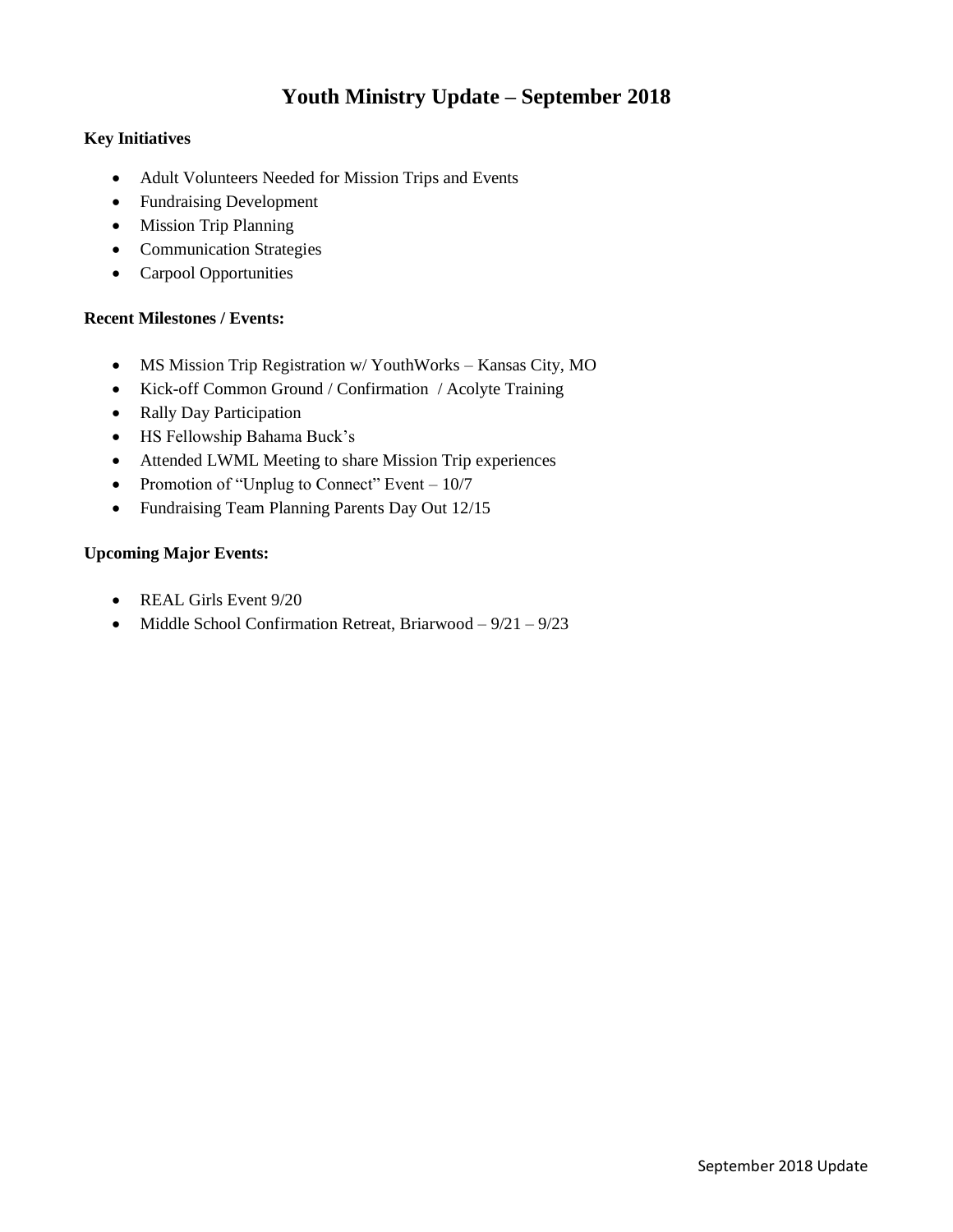- 1. Children's Choir and Chime Choir began on Sunday, September 16<sup>th</sup> with 7 children. We will be singing in worship on Sept. 30 at 9:00am
- 2. Youth Handbells began on Sunday, September 16<sup>th</sup> with 7 youth. We will be ringing in worship on Oct. 28 at both services for the 501<sup>st</sup> Anniversary of the Reformation.
- 3. Orchestra season began on Sunday, September 16<sup>th</sup> with 2 players. We will be playing in worship on Sept. 30 at 9:00am. I am hoping this ensemble grows after marching season ends.

Faithfully Submitted,

Stephanie Poyner, Director of Parish Music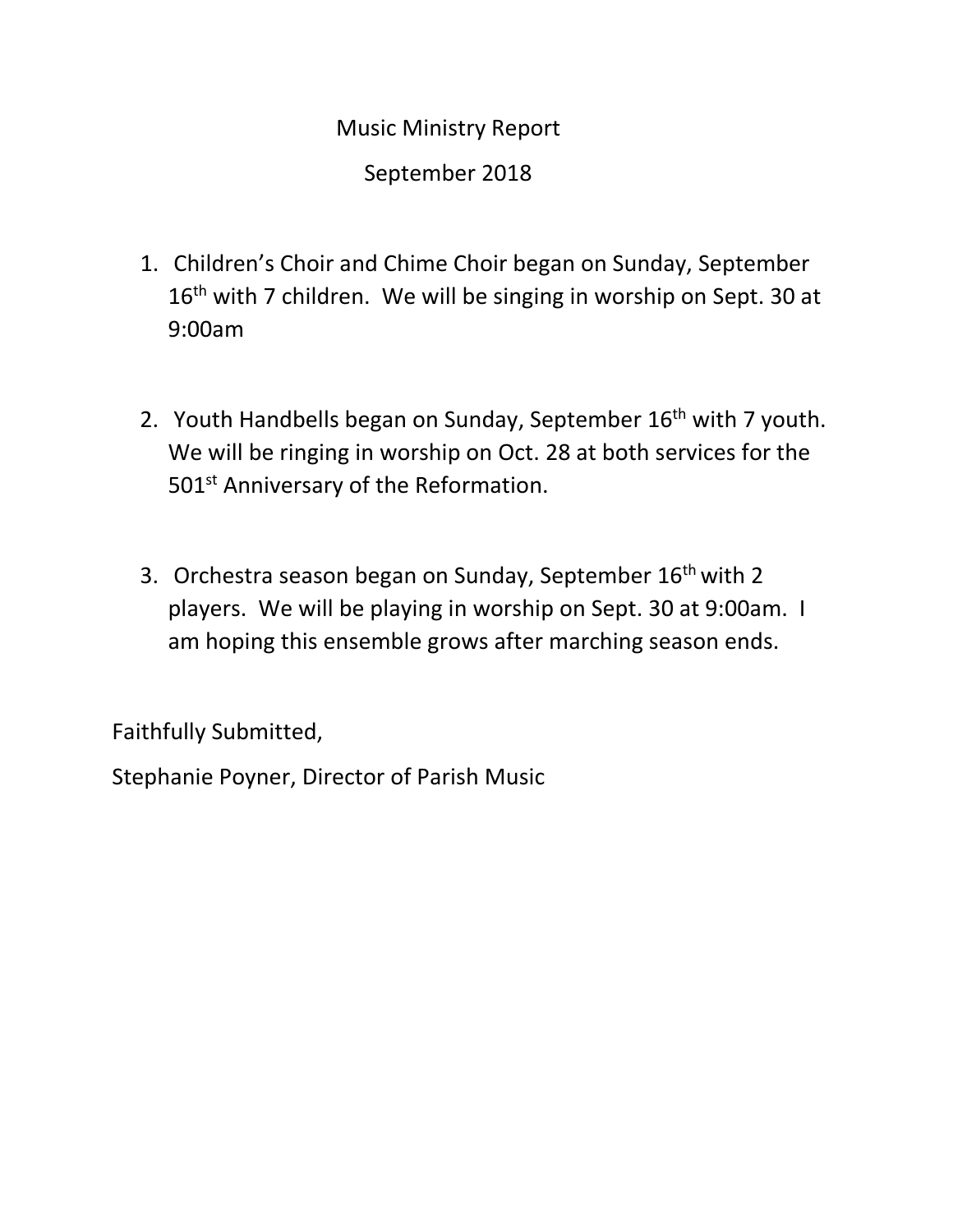## **Outreach Report**

## Sep 17, 2018

- Continued meetings with Dawn to finalize Outreach section of new LOG website
- Forwarding newsletters from our missionaries to Dawn to include on website
- Set Flu Shot van for October 14, 2018 at LOG from 9:00 12:30pm
- Fall newsletter received from Federwitz
- Thank you notes received from
	- o CCA
	- o Mission of Christ Network
	- o University Lutheran Church, Austin
	- o Journey to Dream
	- o Grace Like Rain
- \$2500 Grant check received from LWML, Oklahoma District for Holy Cow Smokers Disaster Relief Ministry
- Statement received from Texas District-LCMS
- Ministry Fair produces multiple interactions and discussions about ongoing outreach work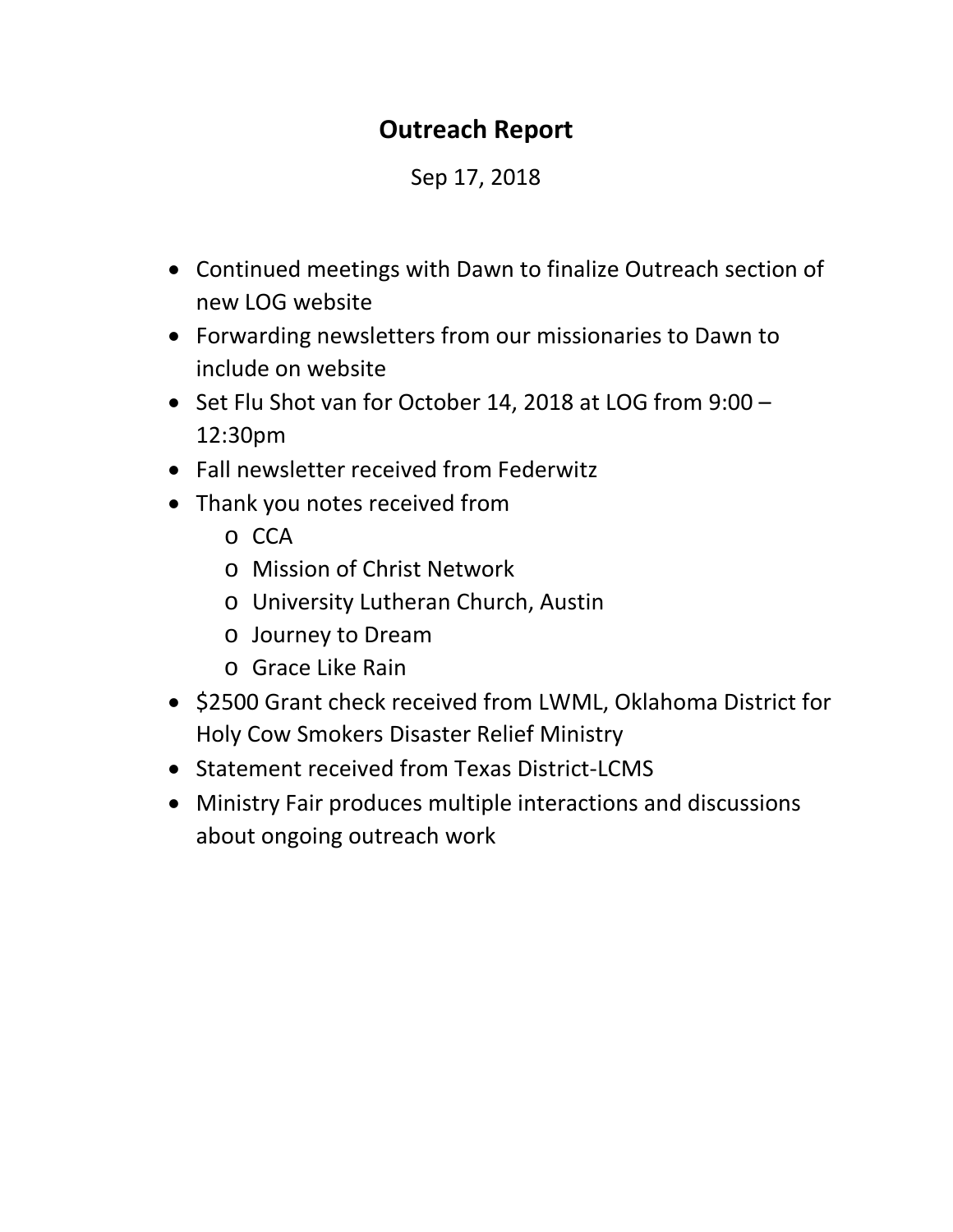## **Fellowship Report for September 2018**



Our goal is to demonstrate Christ's love through fellowship and hospitality. To provide a welcoming and friendly environment for our members and the community to gather in fellowship in support of the mission of Lamb of God.

• Mission Fair – Rally Day, Sunday was successful. While we did not have many signups, we were able to talk about the fellowship committee to many members – hopefully planting some seed for the future.

## **Upcoming Events**

- Game Night This Saturday, September 22, 2018
	- o Board games, Escape Room. Snacks will be provided.
- Trunk or Treat, Saturday, October 27, 2018
	- o Seeking chair persons to set up subcommittees (sign up, games and prizes, promotion, traffic, snacks and drinks, inside movie event, decorating, photo booth set up) to organize event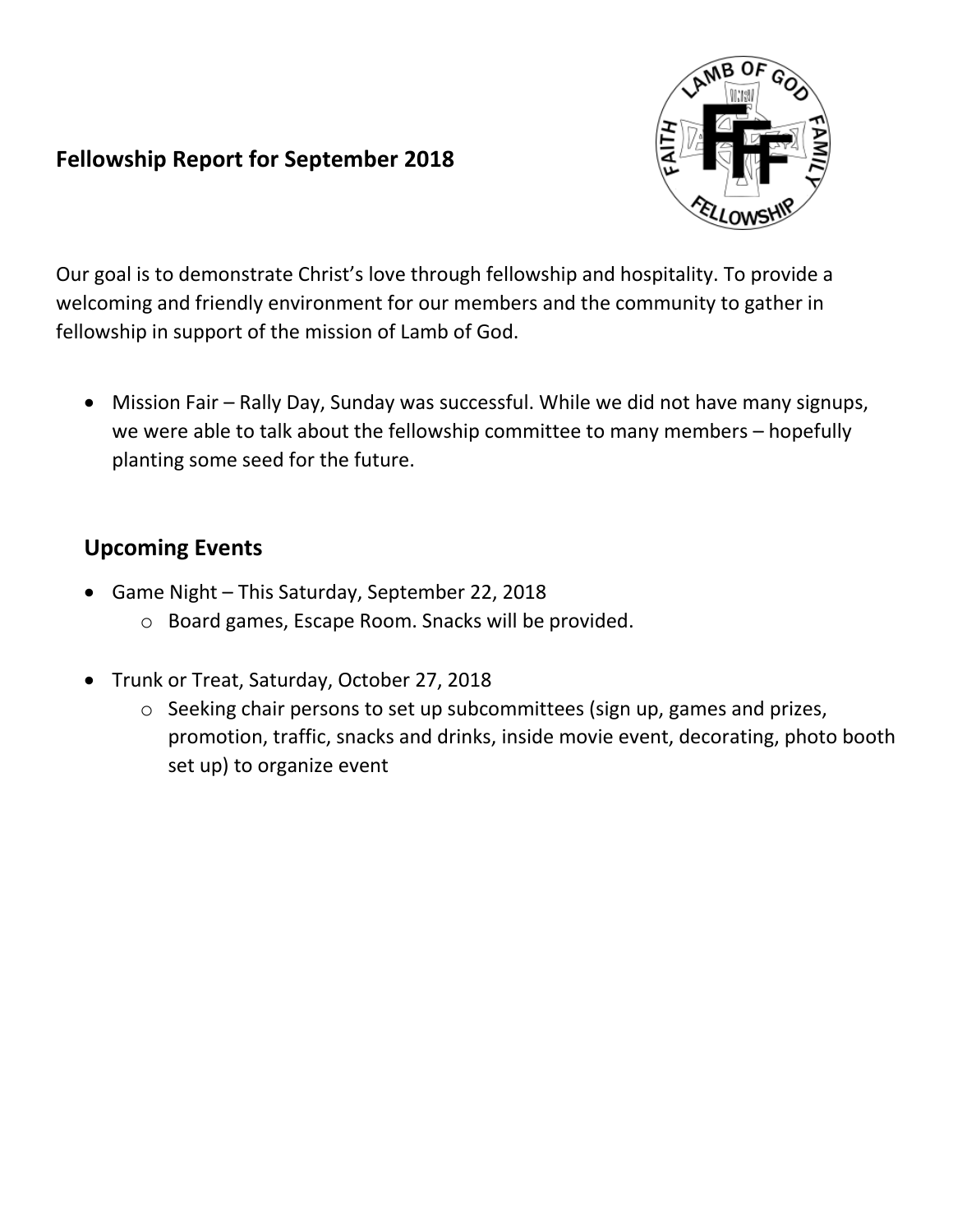Servanthood Status CMC September 2018 meeting Lamb of God Lutheran Church Flower Mound, TX

- Rally Day was September  $9<sup>th</sup>$ .

Roses

- Good participation by ministries
- Good attendance by congregation
- Good enthusiasm

Thorns

- Not much feedback or communication from other ministries prior to the event
- Very few changes received for Connected Catalog
- Still need changes for Connected Catalog
- Ministries should send copy of volunteer contact info to [servanthood@log.org](mailto:servanthood@log.org) or to Dawn to update LoG records
- New Member Encouragers are having a reception after the combined service on September 30<sup>th</sup> for the new members. Details pending.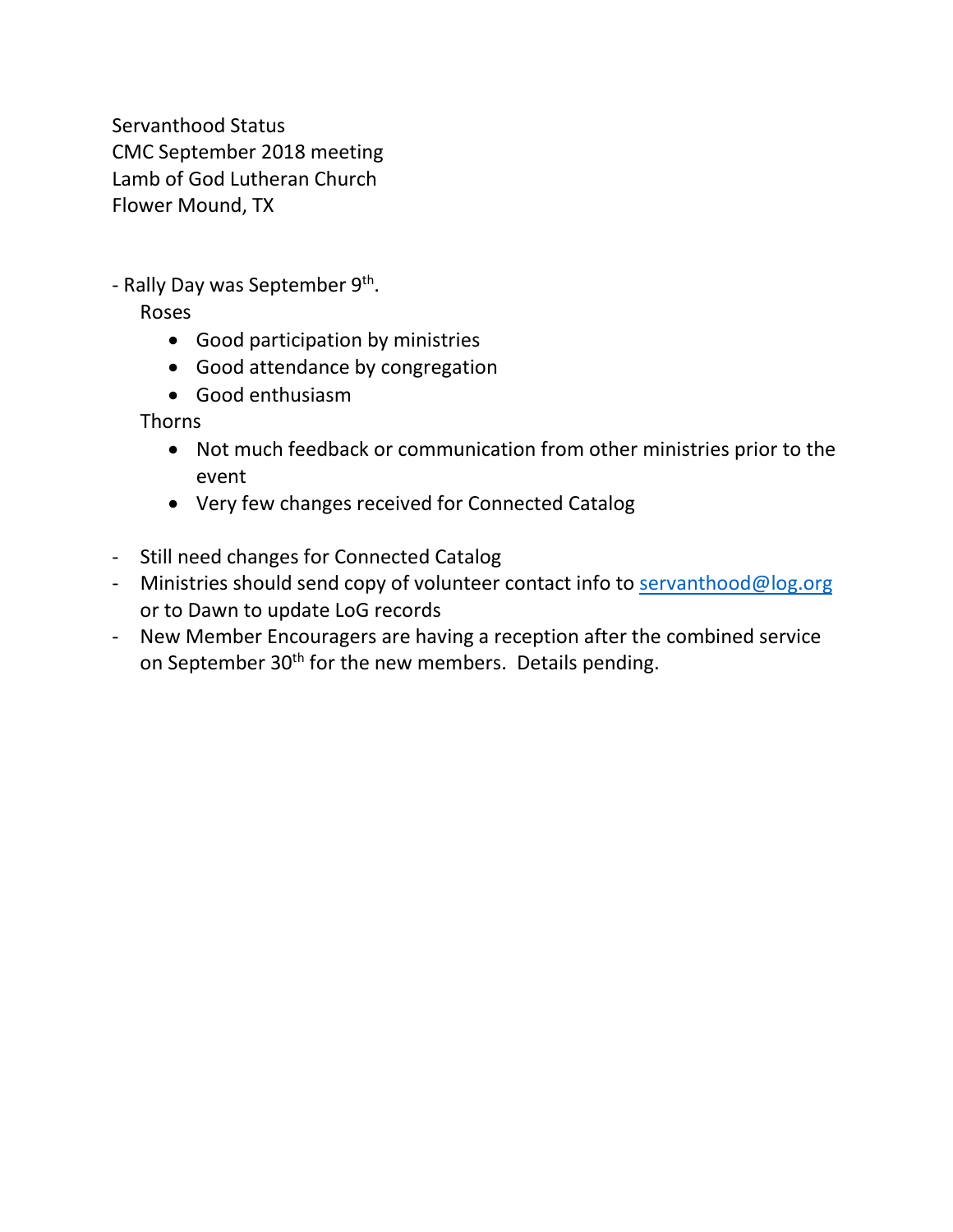# Early Childhood Ministry Report

September 2018

- Working on RE-Accreditation Process
- Interviewing for new team members-One staff vacancy
- Interviewing & Training Substitutes
- Registration and tours continue
- Continue to pray for our school ministry, staff, and families

## PAST EVENTS:

- Popcorn with Pastor was a HIT! Students enjoyed it! We look forward to doing it again!
- Lunch Bunch with Parents: was super fun! Parents enjoyed connecting with their student, other students, other parents and the teachers.

## **2018-2019 Enrollment: 131**

We invite you to visit the school, celebrate with us, and join us in prayer or in person for upcoming events:

- September 18 & 19: Hearing & Vision Screening
- *September 20: North Texas Giving Day*
- October 2 & 3- Staff Pink Day/Cancer Awareness
- October 3 & 4- Fall Pictures
- October 10 & 11- Fall Fun Days
- October 12- No Classes Training & Team Time, 8am-9:30am; Parent/Teacher Conferences 9:30am-2pm (LISD Early Release)
- October 17 & 18- Tentative Popcorn with Pastor Settle!
- October 29-November 2- Book Fair